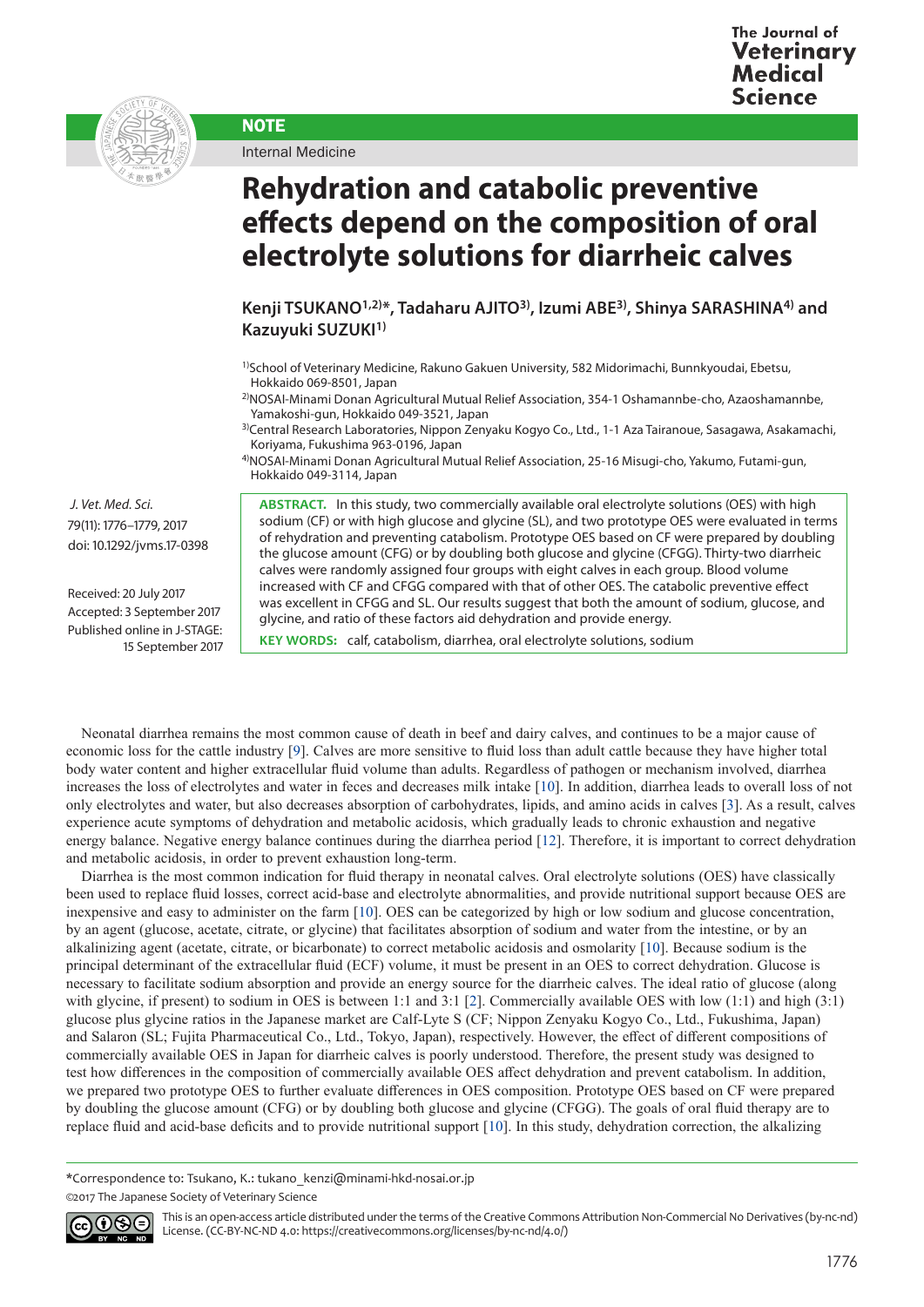|             | $Na+$<br>(mM) | Glucose<br>(mM) | Glycine<br>(mM) | Acetate<br>(mM)          | Citrate <sup>3–</sup><br>(mM) | Osmolality<br>(mOsmol/l) | The ratio of glucose plus<br>glycine to sodium |
|-------------|---------------|-----------------|-----------------|--------------------------|-------------------------------|--------------------------|------------------------------------------------|
| CF          | 100.1         | 57.2            | 57.3            | 40.2                     | $\overline{\phantom{a}}$      | 359.0                    | 1.1:1                                          |
| <b>CFG</b>  | 100.1         | 116.8           | 57.3            | 40.2                     | $\overline{\phantom{0}}$      | 396.0                    | 1.7:1                                          |
| <b>CFGG</b> | 100.1         | 116.8           | 10.1            | 40.2                     | $\overline{\phantom{0}}$      | 454.0                    | 2.3:1                                          |
| <b>SL</b>   | 73.9          | 116.8           | 10.1            | $\overline{\phantom{a}}$ | 19.3                          | 441.0                    | 3.1:1                                          |

|  |  | <b>Table 1.</b> Composition of the CF, CFG, CFGG, and SL used in this study |  |  |  |  |
|--|--|-----------------------------------------------------------------------------|--|--|--|--|
|--|--|-----------------------------------------------------------------------------|--|--|--|--|

CF: Calf-Lyte, CFG: Calf-Lyte + Glucose, CFGG: Calf-Lyte + Glucose + Glycine, SL: Salaron.

effect, and prevention of catabolism were measured.

All procedures were in accordance with the National Research Council Guidelines for the Care and Use of Laboratory Animals (National Academy Press, 1996). Two commercially available OES, CF and SL, and two prototype OES were used. In one prototype OES (CFG), glucose was added to CF. In the other prototype OES (CFGG) glycine was added to CFG. Because of these adjustments, CFG contained glucose, but not glycine, equal to that of SL. CFGG contained glucose and glycine equal to that of SL. The ratio of glucose plus glycine to sodium in CF, CFG, CFGG and SL was 1.1:1, 1.7:1, 2.3:1 and 3.1:1, respectively. Table 1 shows the compositions of the four OES used.

Twenty-nine Holstein and three filial first-generation Japanese Black,  $10.4 \pm 3.7$  days old were enrolled. In these calves, veterinary practitioners detected mild dehydration such that parenteral fluid therapy was not necessary, but moderate diarrhea was present based on physical examination. Blood gas analysis (i-STAT 1, Abbott Lab., Princeton, IL, U.S.A.) was performed on each calf. In 17 of the 32 calves (53.1%), *Cryptosporidium parvum* (*C. parvum*) was detected using a *C. parvum* rapid test kit (BOX-BIOK-155-10TEST, COSMO BIO Co., Ltd., Tokyo, Japan). Calves were randomly assigned to the CF, CFG, CFGG, and SL groups with 8 calves per group. Before OES administration, powder OES was dissolved in 2 *l* of warm water. The veterinary practitioner administered OES to calves using a feeding bottle with nipple, but did not administer other medication, such as antibiotics. All calves were offered two feedings of milk at the rate of 5% of body weight per feeding in the morning and afternoon, and had *ad libitum* access to concentrated feed (for growing calves at the nursing stage), hay, and water throughout treatment. Clinical findings and blood sampling were performed before (pre), and 1, 2, 4 and 24 hr after OES administration. Fecal status was assessed using a scoring system (0: firm, 1: pasty, 2: loose, and 3: watery) as described elsewhere [[5\]](#page-3-5). Venous blood samples were anaerobically collected in a heparinized 1-m*l* syringe from the left jugular vein. Whole blood samples were analyzed for Ht, Hb, and base excess (BE) using an automatic gas analyzer (i-STAT 1, Abbott Lab.) and for beta-hydroxybutyrate (BHBA) concentrations by an automatic analyzer (Precision Xceed, Abbott Lab.). Changes in relative plasma volume (rPV) and relative BE (rBE) were calculated from Hb and Ht [\[4](#page-3-6)], and from actual BE concentration [[11](#page-3-7)] using accepted formulas. Relative changes in BHBA (rBHBA) were derived from the following equation: rBHBA=BHBA<sub>after</sub> −BHBA<sub>before</sub>, where BHBA<sub>before</sub> and BHBA<sub>after</sub> are the BHBA concentrations immediately before and after administration, respectively.

The data are expressed as mean  $\pm$  standard deviation. In diarrheic calves within group, mean values for each dependent variable were compared with the base value, using one-way ANOVA followed by Dunnet's test. Dependent variables were compared among groups for each sample collection period using one-way ANOVA followed by Tukey's HSD test. A statistical analysis was conducted using Excel Toukei 2010 (SSRI, Osaka, Japan). The significance level was *P*<0.05.

All calves had moderate diarrhea, accompanied with mild dehydration (Ht:  $28.0 \pm 5.7\%$ , Hb:  $9.3 \pm 1.9$  g/d/), but no metabolic acidosis (pH:  $7.37 \pm 0.05$ , BE:  $6.3 \pm 4.5$  mM). Clinical signs of eyeball recession into orbit and skin tent duration in the neck region were observed, but impaired central nervous system function including ataxia and coma were not observed. After administration of the OES, clinical signs, such as moist cough, jugular vein congestion, exophthalmos, salivation, and arrhythmia, were not observed throughout the experimental period for all groups. *C. parvum* was detected in 5/8 CF groups, 5/8 CFG groups, 4/8 CFGG groups, and 3/8 SL groups. The pre-OES administration fecal scores for CF, CFG, CFGG, and SL groups  $(2.1 \pm 0.4, 2.3)$  $\pm$  0.2, 2.3  $\pm$  0.3 and 2.0  $\pm$  0.4, respectively) were not significantly different to those after 4 hr OES administration (2.2  $\pm$  0.3, 2.3  $\pm$ 0.3,  $2.4 \pm 0.4$  and  $2.2 \pm 0.5$ , respectively).

Figure 1 shows the rPV in calves given each OES. The rPV of the CF group was significantly higher 2 hr after administration than the pre value, and this change remain high until the next day (*P*<0.01). In addition, the rPV of the CFGG group was significantly higher 4 hr after administration than the pre value  $(P< 0.05)$ . On the other hand, the rPV of the CFG and SL groups slightly and transiently increased, but these variances were not significant within the groups. CF and SL contained 100.1 and 73.9 mM of sodium, respectively. Research suggests that the ideal sodium concentration in OES to correct dehydration in calves is between 90 and 130 mmol/*l* [\[10](#page-3-1)]. In addition, Michell *et al*. [[6\]](#page-3-8) demonstrated that a commercial OES containing 73 mmol/*l* was not able to correct dehydration. Therefore, our results support research suggesting that higher sodium is needed to correct dehydration. However, when glucose was added to CF in the CFG prototype OES, the beneficial effects of sodium disappeared. The rPV of the CFG group was constant during the experimental period. When glycine was added to CFG in the CFGG prototype OES, the beneficial effect of increasing plasma volume was partly restored. Our results demonstrate that not only the sodium concentration in the OES, but also the glucose and glycine to sodium ratio are important for increasing plasma volume. The ratio of glucose to glycine to sodium present in CF, CFG, CFGG, and SL were 0.6:0.6:1.0, 1.2:0.6:1.0, 1.2:1.1:1.0 and 1.6:1.5:1.0, respectively. Even if the OES contained equal sodium amounts, differences in glucose or glycine concentration affected rehydration. The ratio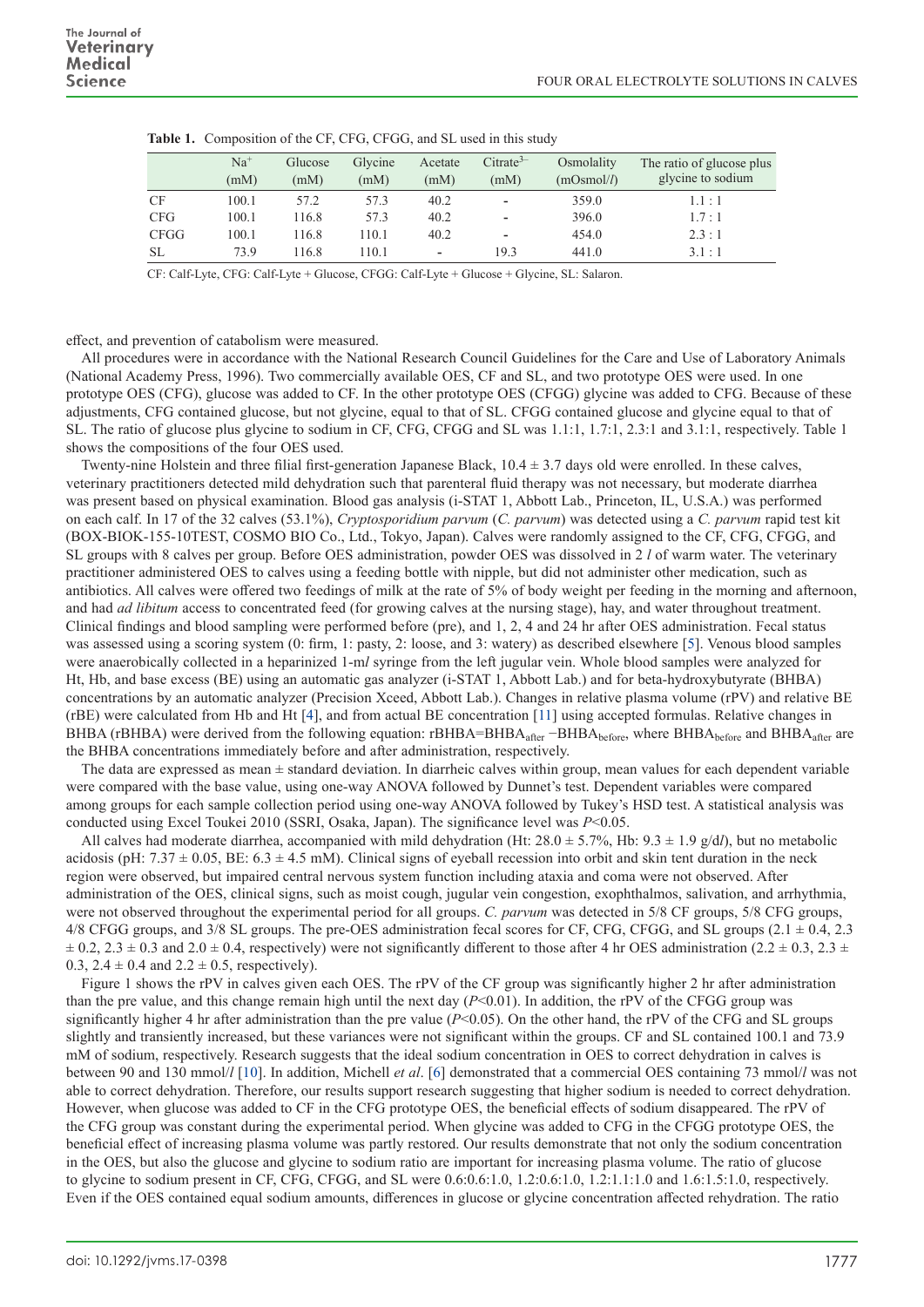









of glucose to glycine to sodium present in CF have maximized sodium absorption, and additional glucose and glycine may affect sodium absorption or lead to osmotic diarrhea.

The pre-administration venous pH values of the CF, CFG, CFGG, and SL groups  $(7.36 \pm 0.05, 7.37 \pm 0.03, 7.37 \pm 0.06, 7.37 \pm 0.07)$ 7.38  $\pm$  0.05, respectively) were not significantly different to those after 2 hr OES administration (7.40  $\pm$  0.05, 7.38  $\pm$  0.03, 7.39  $\pm$ 0.03 and  $7.40 \pm 0.05$ , respectively). The pre-administration  $HCO_3^-$  concentrations of the CF, CFG, CFGG, and SL groups (32.9  $\pm$  5.9, 31.6  $\pm$  3.8, 32.8  $\pm$  3.6 and 32.4  $\pm$  5.2, respectively) were not significantly different to those after 2 hr OES administration  $(34.6 \pm 6.3, 32.9 \pm 3.2, 34.9 \pm 4.1 \text{ and } 34.5 \pm 4.8,$  respectively). The pre-administration PCO<sub>2</sub> concentrations of the CF, CFG, CFGG, and SL groups  $(57.2 \pm 5.2, 54.8 \pm 4.5, 56.6 \pm 9.9)$  and  $54.5 \pm 4.2$ , respectively) were not significantly different to those after 2 hr OES administration (55.5  $\pm$  5.1, 56.0  $\pm$  3.6, 57.0  $\pm$  5.6 and 57.3  $\pm$  4.0, respectively). However, only CF administration decreased concentrations of PCO<sub>2</sub> 2 hr after OES administration. Figure 2 shows the rBE in calves given each OES. The rBE of the CFG, CFGG, and SL groups slightly increased at 2 hr after OES administration  $(1.2 \pm 1.3, 2.3 \pm 2.5, 2.3 \pm 2.5, 2.17, 2.17, 2.17, 2.17, 2.17, 2.17, 2.17, 2.17, 2.17, 2.17, 2.17, 2.17, 2.17, 2.17, 2.17, 2.17, 2.17, 2.1$ respectively), but these variances were not significant within the groups. Only CF administration significantly increased rBE 2 hr after OES administration  $(3.5 \pm 3.8 \text{ mmol/l})$ . The sequential changes in rBE for CF, CFG, CFGG, and SL were not significantly different among those groups. Acetate is alkalinizing agent and has alkalinizing effects similar to bicarbonate [[8](#page-3-9)]. Citrate is alkalinizing agent too, but Naylor *et al*. [[7](#page-3-10)] demonstrated that citrate was unsuitable for use in intravenous fluid. There were no differences in rBE between the CFGG and SL groups. Although both acetate and citrate are effective alkalinizing agents in OES, only CF administration markedly corrected acid-base status. The cause of this was unclear, but CF may improve plasma volume and decrease concentrations of PCO<sub>2</sub> by the potential alkalinizing effect attributed to aerobic metabolism. Aerobic metabolism accelerates clearance of lactate [[1](#page-3-11)]. In addition, CF have twice the amount of acetate compared to the amount of citrate in SL could be explained.

Figure 3 shows the rBHBA in calves for each OES. The rBHBA in the CF and CFG groups remained constant until 4 hr after OES administration. The rBHBA of the CFGG and SL groups significantly decreased, reaching −0.09 ± 0.06 and −0.06 ± 0.05 at 4 hr after OES administration, respectively ( $P<0.05$ ). Subsequent changes in rBHBA for the CF, CFG, CFGG and SL groups were not significantly different. The pre-administration plasma glucose concentrations for the CF, CFG, CFGG and SL groups (90.1  $\pm$ 14.2,  $97.6 \pm 28.9$ ,  $84.4 \pm 10.7$  and  $103.1 \pm 16.1$  mg/d*l*, respectively) did not significantly change until 4 hr after OES administration  $(92.1 \pm 13.5, 107.4 \pm 19.3, 86.5 \pm 19.1 \text{ and } 113.8 \pm 19.2 \text{ mg/d}$ , respectively). The glucose concentration of CF was 57.2 mmol/*l*, and those of CFG, CFGG and SL were 116.8 mmol/*l*. CFG, which has a large amount of glucose and small amount of glycine, was not effective in preventing catabolism. This suggests that the concentration of glucose in the OES is not the only factor for preventing catabolism. The ratio of glucose to glycine in CF, CFG, CFGG, and SL was 1.0:1.0, 2.0:1.0, 1.1:1.0 and 1.1:1.0, respectively, which suggests that a ratio around 1.0:1.0 is optimal for preventing catabolism. Therefore, it may be not only the amount of glucose, but also the ratio of glucose to glycine that is important for providing energy.

Our results demonstrated that not only the amount of sodium, glucose, and glycine, but also ratio of these factors is important